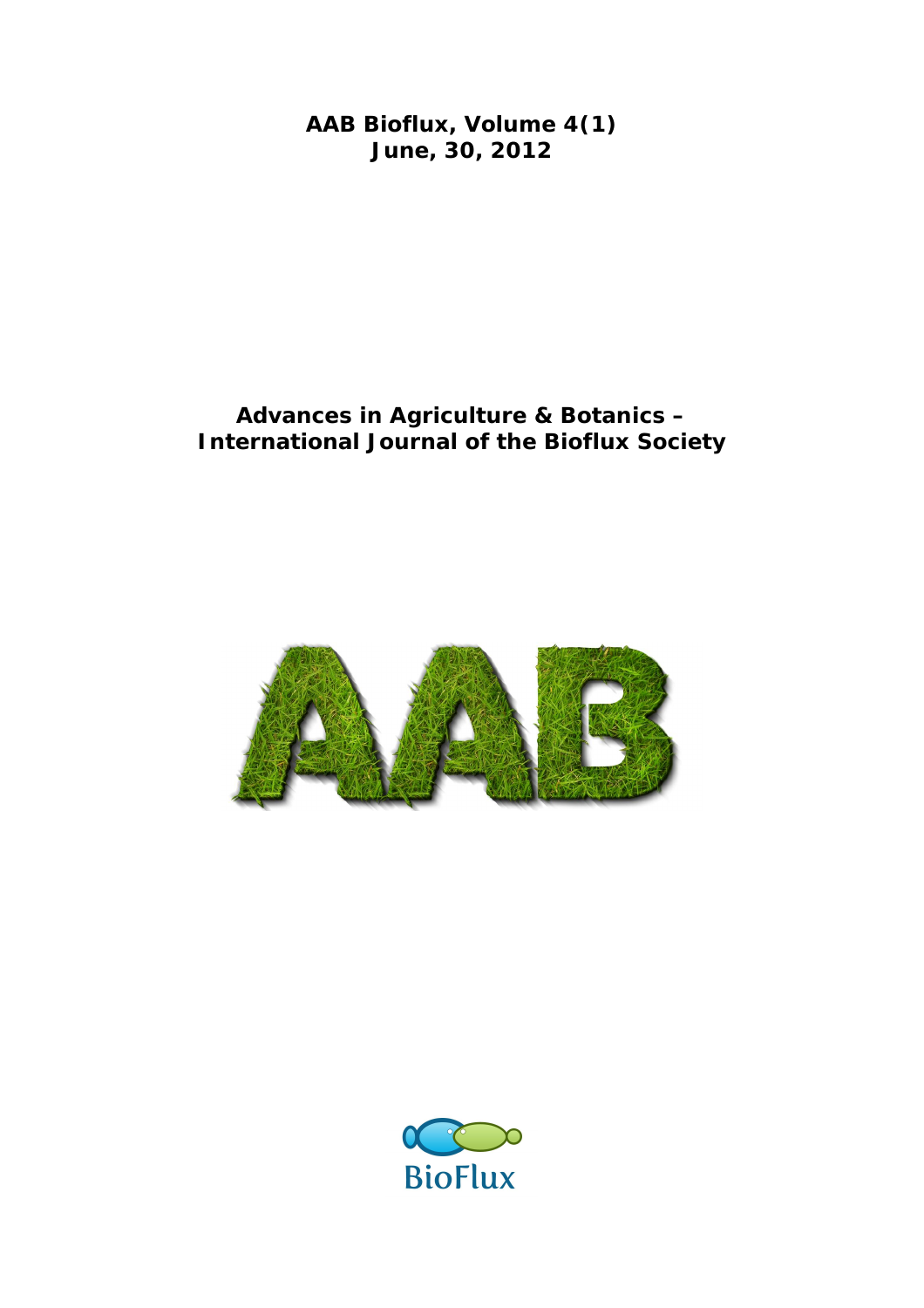# **International Standard Serial Number Online ISSN 2067-6352; Print ISSN 2066-7639**

# **Published by Bioflux – three times per year**

## **International Editorial Board**

25 Countries (6 continents): Romania, Peru, Belgium, Pakistan, Burundi, Iran, France, Croatia, Italy, Thailand, Japan, Bangladesh, Nigeria, Egypt, India, Serbia, Czech Republic, Greece, USA, Republic of Armenia, Australia, New Zealand, Republic of Moldavia, Philippines and Palestine.

### **Editor in chief**

Petrescu-Mag Ioan Valentin: USAMV Iasi, Iasi (Romania)

## **Editors**

Akbarzadeh Ali: University of Tehran, Karaj (Iran) Blas Raul Humberto Sevillano: Univ. Nacional Agraria La Molina (Peru) Burny Philippe: Universite de Liege (Belgium) Costea Ramona Ioana: USAMV Cluj, Cluj-Napoca (Romania) Demayo Cesar G.: Mindanao State University, Lanao del Norte (Philippines) Farooq Jehanzeb: Ayub Agricultural Institute, Faisalabad (Pakistan) Gavriloaie Ionel-Claudiu: Technical College "INFOEL" Bistrita (Romania) Malschi Dana: UBB Cluj, Cluj-Napoca (Romania) Morar Gavrila: USAMV Cluj, Cluj-Napoca (Romania) Negrea Bogdan Mihai: University Stefan cel Mare, Suceava (Romania) Oroian Ioan: USAMV Cluj, Cluj-Napoca (Romania) Pasarin Benone: USAMV Iasi, Iasi (Romania) Paveliuc-Olariu Codrin: USAMV Iasi, Iasi (Romania) Popescu Irinel Eugen: Alexandru Ioan Cuza University, Iasi (Romania) Petrescu-Mag Ruxandra Malina: UBB Cluj-Napoca (Romania) Petrovici Milca: West University of Timisoara (Romania) Petrescu Dacinia Crina: UBB Cluj, Cluj-Napoca (Romania) Rhyne Andrew: Roger Williams University, Bristol; New England Aquarium, Boston (USA) Sima Rodica Maria: USAMV Cluj, Cluj-Napoca (Romania) Vesa Stefan Cristian: University of Medicine and Pharmacy, Cluj-Napoca (Romania) Zambare Vasudeo: South Dakota School of Mines and Technology (USA)

## **Editorial Councellor**

Velter Victor: UEFISCDI, Bucharest (Romania)

### **Scientific Reviewers**

Abou Auda Mohamad: Al-Aqsa University, Gaza (Palestine) Alizadeh Omid: Islamic Azad University (Iran) Abdullah Khalid: Agricultural Research Institute Ratta Kulachi (Pakistan) Askari Aliakbar: Armenian State Agrarian University, Yerevan (Armenia) Ayyappan Vasudevan: Delaware State University, Dover (USA) Barbir Constantin Florin: University Stefan cel Mare Suceava (Romania) Bettuzzi Saverio: Universita degli Studi di Parma (Italy) Boaru Anca: USAMV Cluj, Cluj-Napoca (Romania) Bordea Daniela: USAMV Cluj, Cluj-Napoca (Romania) Brown Simon: University of Tasmania, Launceston (Australia) Buburuz Dionisie: National Academy of Science (Republic of Moldavia) Bunnag Sumontip: Khon Kaen University, Muang Khon Kaen (Thailand) Burduhos Petru Daniel: USAMV Cluj, Cluj-Napoca (Romania) Csep Laszlo: Bioflux, Cluj-Napoca (Romania)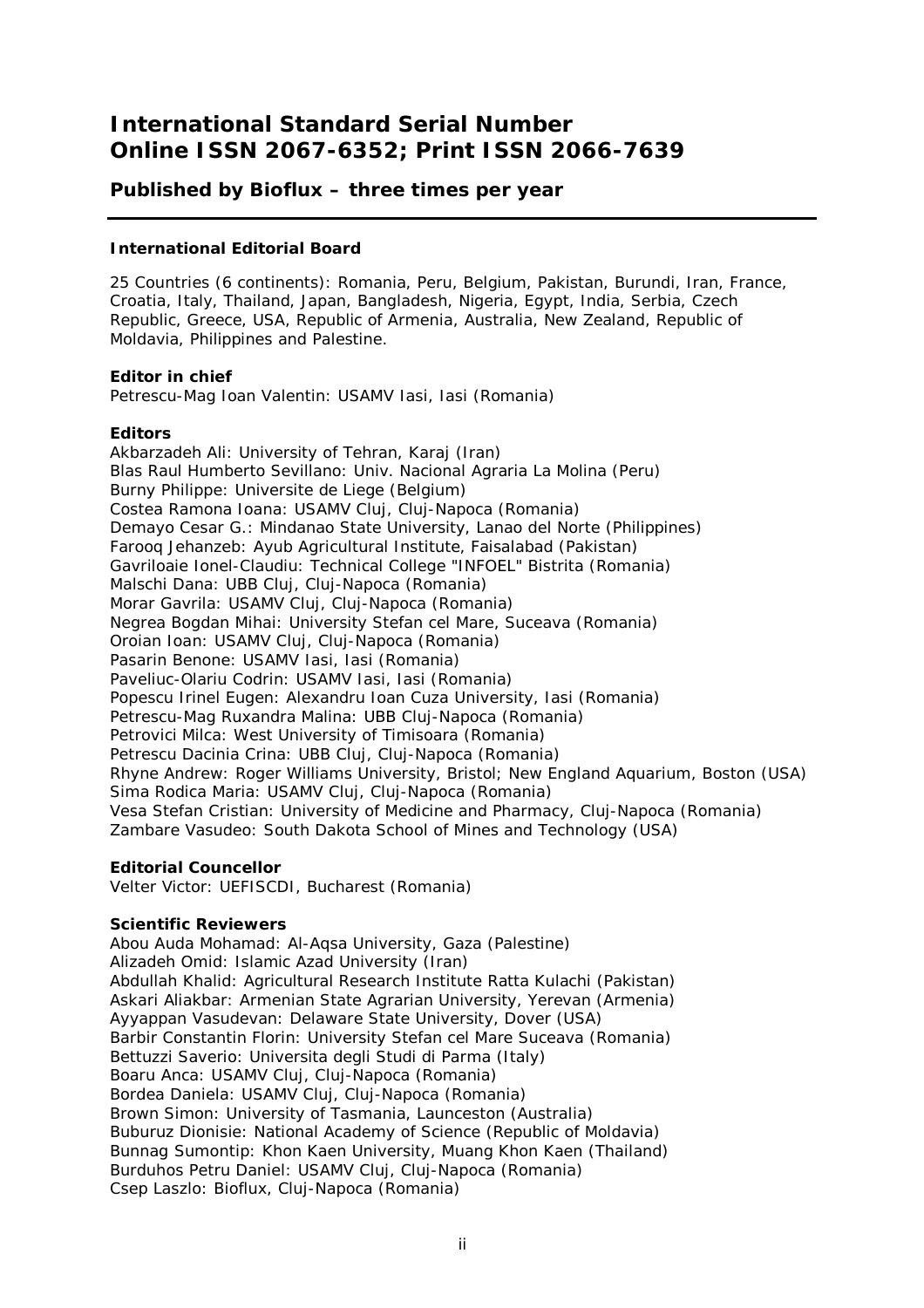Doroftei Mihai: Danube Delta National Institute, Tulcea (Romania) Fleseriu Andrei: USAMV Cluj, Cluj-Napoca (Romania) Gazinski Benon, Warmia and Mazury University, Olsztyn (Poland) Goia Irina: UBB Cluj, Cluj-Napoca (Romania) Hakizimana Charles: USAMV Cluj (Romania), Independent Researcher (Burundi) Hasanuzzaman Mirza: Kagawa Univ. (Japan); Sher-e-Bangla Agric. Univ. (Bangladesh) Ichim Mihael Cristin: "Stejarul" Biological Research Center, Piatra-Neamt (Romania) Ingale Satish: Government Engineering College, Jabalpur (India) Irimia Irina: "Al. I. Cuza" University, Faculty of Biology (Romania) Lawal Babatunde Akeem: LAUTECH, Ogbomoso (Nigeria) Mardari Constantin:"Anastasie Fatu" Botanic Garden, Iasi (Romania) Mihai-Oroian Constantin : USAMV Cluj, Cluj-Napoca (Romania) Nwachukwu Ifeanyi Ndubuto: Michael Okpara Univ. of Agriculture (Nigeria) Odagiu Antonia: USAMV Cluj, Cluj-Napoca (Romania) Pandey Praveen: Deemed University, Allahabad (India) Papageorgiou Athanassios: Techn. Educ. Instit. of Kalamata (Greece) Parsaeimehr Ali: National Academy of Science, Yerevan (Republic of Armenia) Perkovic Anica: University of Josip Juraj Strossmayer, Osijek (Croatia) Pimda Witaya: Khon Kaen University, Muang Khon Kaen (Thailand) Popovic Rade: University in Novi Sad (Serbia) Roibu Catalin-Constantin: University Stefan cel Mare, Suceava (Romania) Sima Nicusor Flavius: USAMV Cluj, Cluj-Napoca (Romania) Talu Stefan: Technical University of Cluj, Cluj-Napoca (Romania) Tomsik Karel: Czech University of Life Sciences, Prague (Czech Republic) Tugui Olimpia Ramona: Univ. Lyon II Lumiere (France) Viman Oana: USAMV Cluj, Cluj-Napoca (Romania) Watkins Roger L. S.: Massey University, Palmerston North (New Zealand) Zayed Ehab Mohamed: Agriculture Research Center Field Crop Research Institute, Giza (Egypt)

**Contact Publisher**. SC Bioflux SRL, 54 Ceahlău Street, Cluj-Napoca, 400488, Romania, European Union.

Ioan Valentin Petrescu-Mag, e-mail: zoobiomag2004@yahoo.com Ruxandra Mălina Petrescu-Mag, e-mail: pmalina2000@yahoo.com

**Online Fulltext, Openaccess**. Note that there is also an electronic version of the journal. You may download the fulltext version of AAB Bioflux – Volume 4/2012 from http://www.aab.bioflux.com.ro/ - open access.

**Peer-reviewed**. All articles included in AAB Bioflux are peer-reviewed. Each published article was seen before by two reviewers and at least one specialist in foreign languages. The two peer-reviews are made independently.

### **Coverage**

ISI Web of Knowledge – Thomson Reuters (via CABI) CAB International - CAB Abstracts (UK) EBSCOhost (Ipswich, USA) DOAJ (Lund University Library) SOCOLAR (CEPIEC, China) Wolters Kluwer - OVID LinkSolver (imported from CABI) Ulrich's Periodicals Directory Serials Solutions Index Copernicus International (ICV=5.21)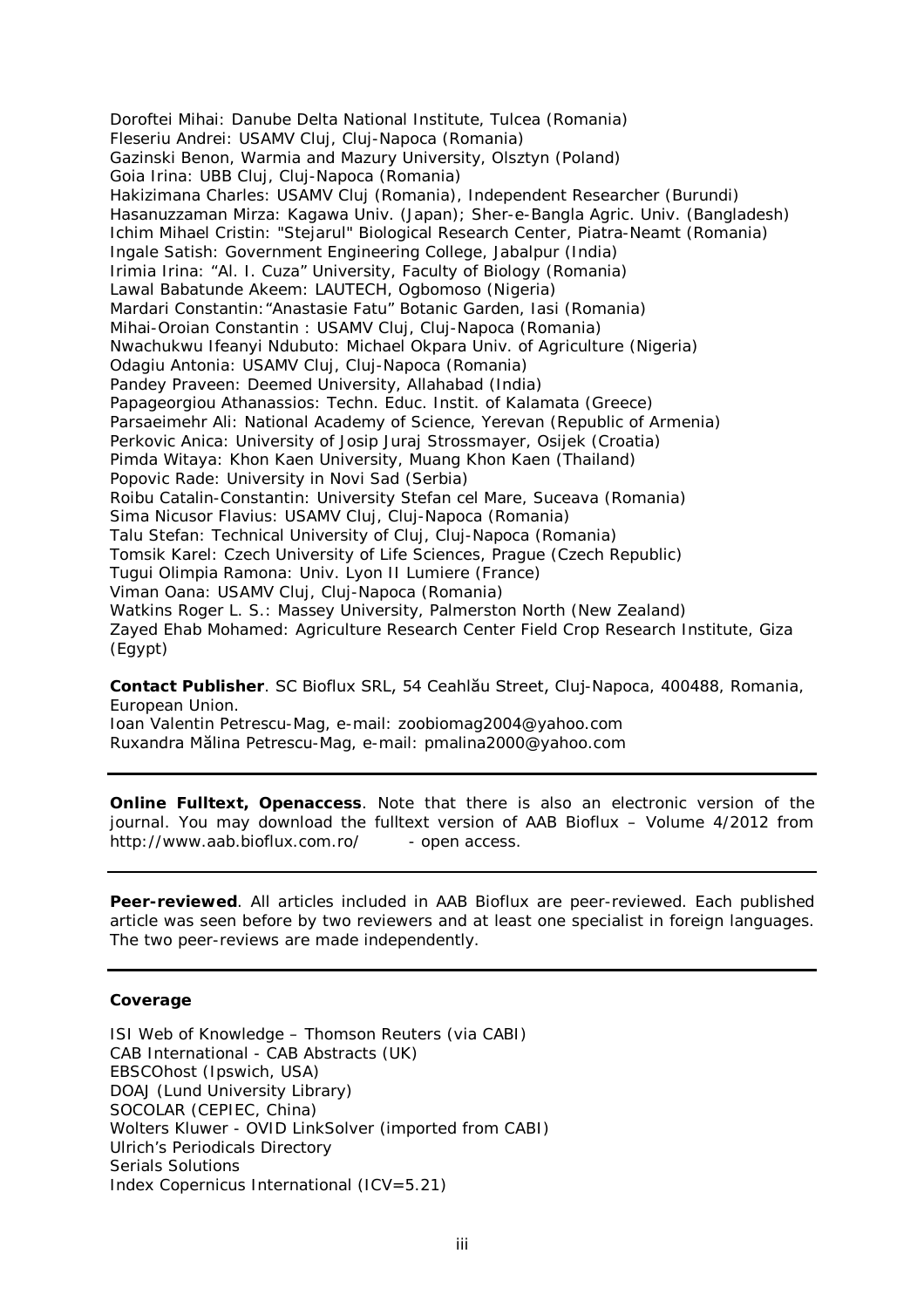CNCSIS - quoted B+ Scipio Datastar STN International CAB Direct (CABI's platform) Dialog (Proquest) Dimdi Journal Tocs World Cat Google Scholar – Academic Search Engine Scirus - for scientific information only (search engine) Google - Search Engine Yahoo – Search Engine, and several tens of digital libraries.

# **Our collaborators**



Index Copernicus (IC) is a world-wide gateway to complex scientific information. This system is aimed at: academic-level researchers, clinical practitioners, information and reprint providers, librarians, journal editors, government agencies.

> Contact: Al. Jerozolimskie 146 C 02-305 Warsaw, Poland. Tel: +48 22 347 50 77 e-mail: office@IndexCopernicus.com



The free scholastic search engine is established by China Educational Publications Import and Export Corporation (CEPIEC). Under the leadership of China Ministry of Education, CEPIEC is the only company dealing with publication ex-im business in the education field. CEPIEC has been serving colleges and universities, research institutions and public libraries in China for more than 20 years, providing them with excellent academic resources from all over the world. Contact: No 41 Zhong Guan Cun Street, Haidian District, Beijing, P.R.China 100080 Tel: +86 (0)10 6251 4068 e-mail: li\_yanxia@cepiec.com.cn Fax: +86 (0)10 6251 4068 www.cepiec.com.cn



CABI is a not-for-profit international organization that improves people's lives by providing information and applying scientific expertise to solve problems in agriculture and the environment. Their mission and direction is influenced by their member countries who help guide the activities they undertake. These include scientific publishing, development projects and research, and microbial services. 2010 marked 100 years of CABI. Since its beginnings as an entomological committee in 1910, it then developed into a Commonwealth organization before becoming a truly international service in agricultural information, pest identification and biological control in the mid 1980s.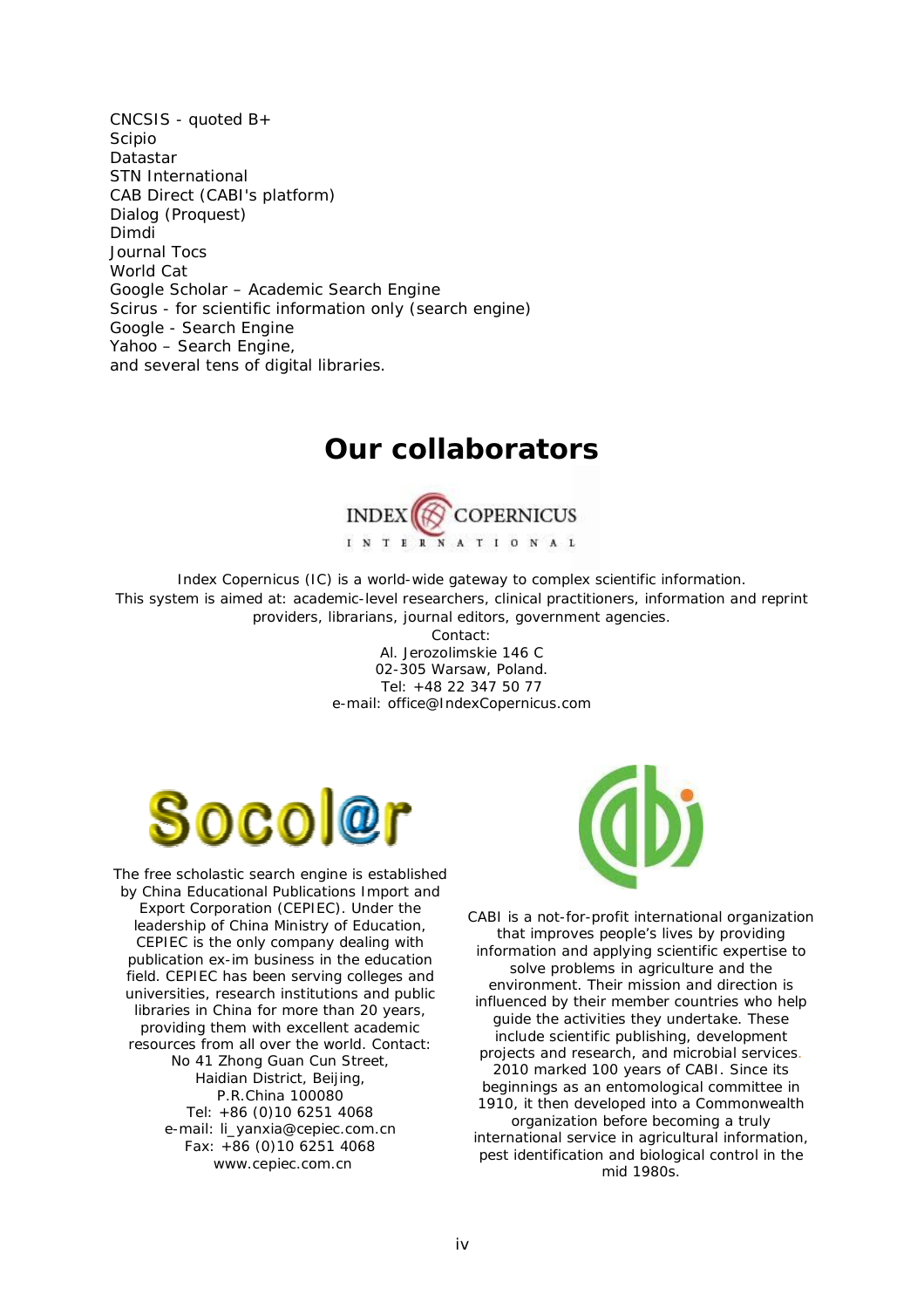

EBSCO*host®* databases are the most-used, premium online information resources for tens of thousands of institutions worldwide, representing millions of end-users. Address: 10 Estes Street Ipswich, MA 01938 USA Phone: (978) 356-6500 Toll Free: (800) 653-2726 (USA & Canada) Fax: (978) 356-6565 E-mail: information@ebscohost.com



The aim of the Directory of Open Access Journals is to increase the visibility and ease of use of open access scientific and scholarly journals thereby promoting their increased usage and impact. The Directory aims to be comprehensive and cover all open access scientific and scholarly journals that use a quality control system to guarantee the content. In short a one stop shop for users to Open Access Journals.